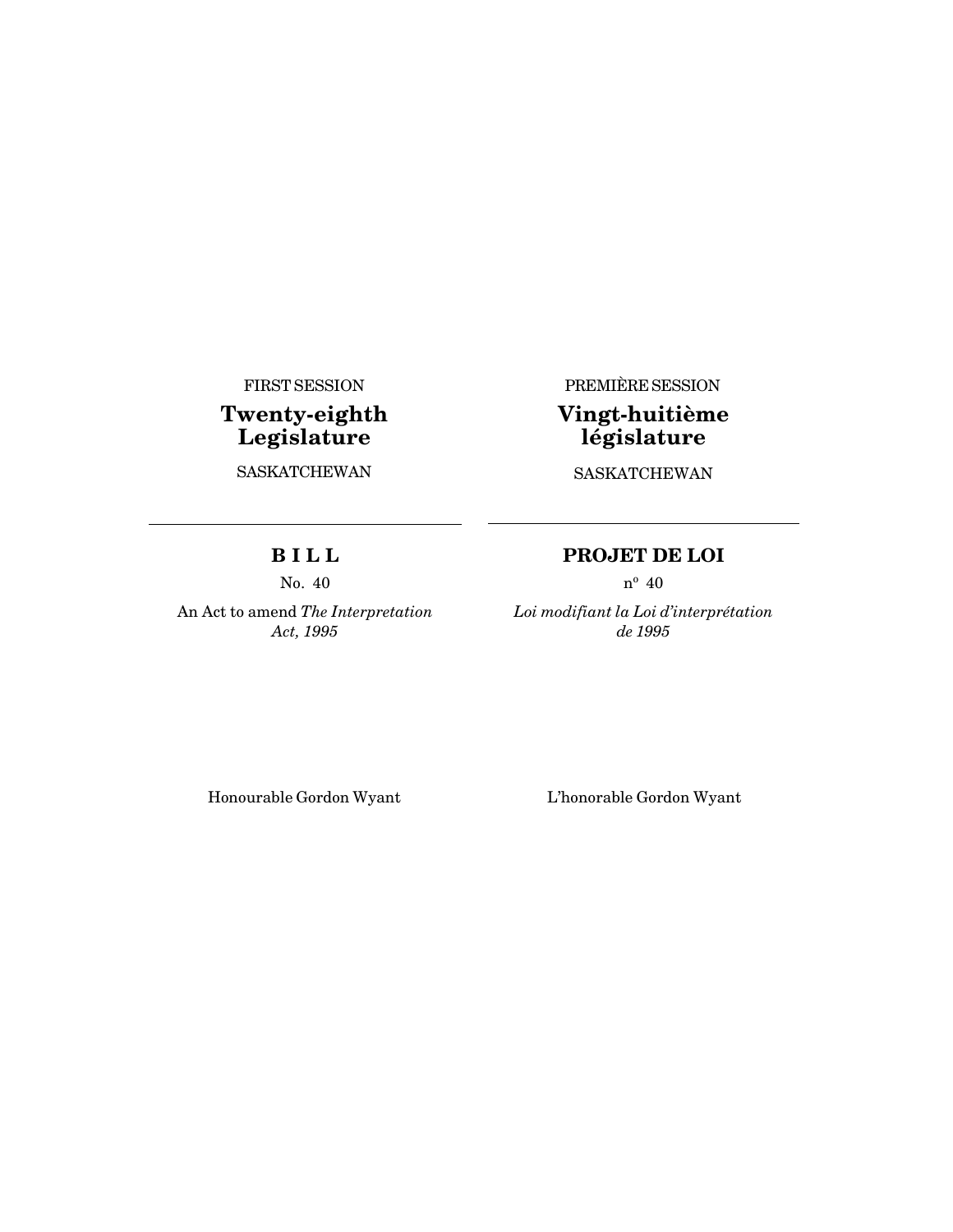# **B I L L**

## No. 40

## An Act to amend *The Interpretation Act, 1995*

(Assented to )

HER MAJESTY, by and with the advice and consent of the Legislative Assembly of Saskatchewan, enacts as follows:

#### **Short title**

**1** This Act may be cited as *The Interpretation Amendment Act, 2016*.

#### **SS 1995, c I-11.2 amended**

**2** *The Interpretation Act, 1995* is amended in the manner set forth in this Act.

#### **Section 27 amended**

#### **3(1) Subsection 27(1) is amended by adding the following definition in alphabetical order:**

**" 'privatize'** means, with respect to a Crown corporation, the transfer to the private sector of all or substantially all of the assets of the Crown corporation, the controlling interest of the Crown corporation or the operational control of the Crown corporation through one or more transactions that use one or more of the following methods:

- (a) a public share offering;
- (b) a sale of shares through a negotiated or competitive bid;

(c) a sale of the assets and business of the Crown corporation as a going concern;

- (d) a management or employee buyout of the Crown corporation;
- (e) a lease or management contract;
- (f) any other method prescribed in the regulations;

but does not include a winding-up and dissolution of the Crown corporation or other restructuring of the Crown corporation; (« *privatiser* »)**".**

#### **(2) Subsection 27(5) is repealed and the following substituted:**

**"**(5) The Lieutenant Governor in Council may make regulations:

(a) prescribing an official French language equivalent for the title or name of any place, body, society, officer, functionary, person, party or thing;

(b) prescribing a method for the purposes of the definition of 'privatize' in subsection (1)**".**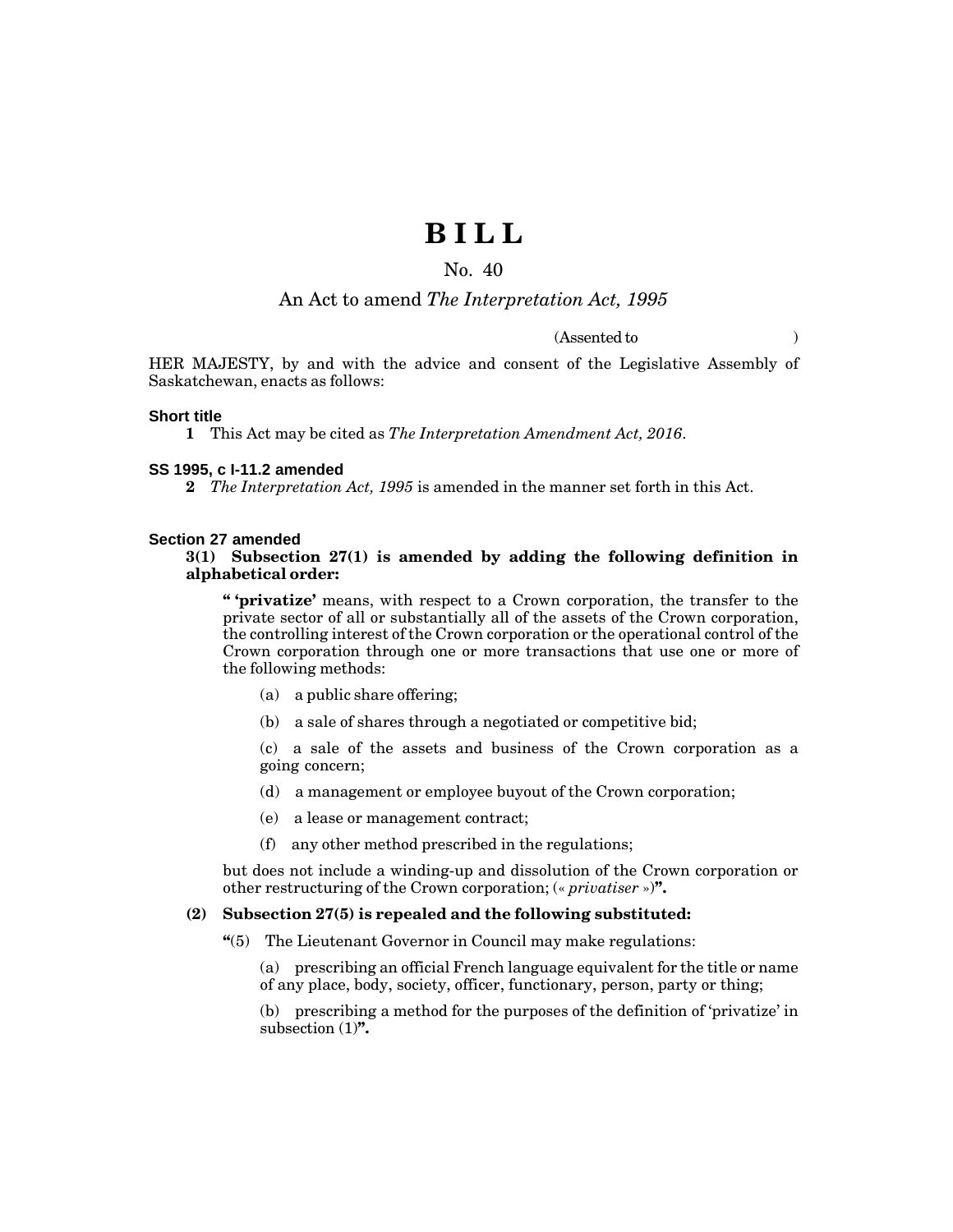# **PROJET DE LOI**

## $n^{\circ}$  40

## *Loi modifiant la Loi d'interprétation de 1995*

## (Sanctionnée le )

SA MAJESTÉ, sur l'avis et avec le consentement de l'Assemblée législative de la Saskatchewan, édicte :

#### **Titre abrégé**

**1** *Loi modificative de 2016 sur l'interprétation*.

#### **Modification du ch I-11.2 des LS 1995**

**2** La *Loi d'interprétation de 1995* est modifiée de la manière énoncée dans la présente loi.

#### **Modification de l'article 27**

### **3(1) Le paragraphe 27(1) est modifié par insertion, suivant l'ordre alphabétique, de la définition suivante :**

**« "privatiser"** S'agissant d'une société d'État, transférer au secteur privé la totalité ou l'ensemble de son actif, de ses intérêts majoritaires ou de son contrôle opérationnel à l'aide d'une ou de plusieurs opérations employant un ou plusieurs des moyens suivants :

- a) un appel public à l'épargne;
- b) une vente d'actions sur soumission négociée ou concurrentielle;

c) une vente de l'actif et du fonds de commerce de la société d'État en tant qu'entreprise en exploitation;

- d) un rachat d'entreprise par les cadres ou par les salariés;
- e) un bail ou un contrat de gestion;
- f) tout autre moyen prévu par règlement.

La présente définition ne vise pas la liquidation et la dissolution de la société d'État ni quelque autre forme de restructuration de la société d'État. (*"privatize"*) **».**

### **(2) Le paragraphe 27(5) est abrogé et remplacé par ce qui suit :**

**«** (5) Le lieutenant-gouverneur en conseil peut, par règlement :

a) fixer l'équivalent officiel en langue française du titre ou du nom d'un lieu, d'un organisme, d'un dirigeant, d'un fonctionnaire, d'une personne, d'une partie ou d'une chose;

b) prévoir un moyen pour l'application de la définition de "privatiser" au paragraphe (1) **».**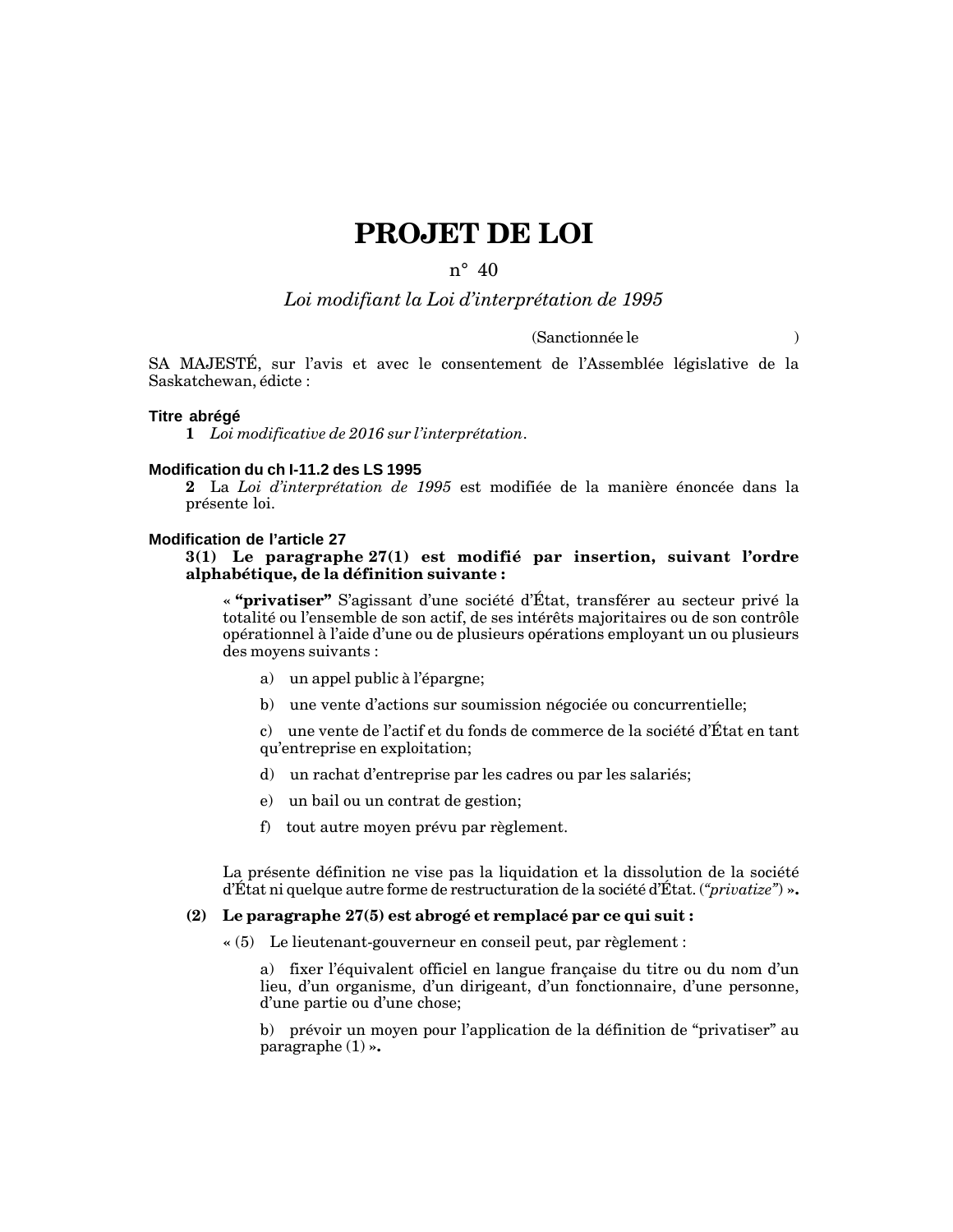#### **Section 30 amended**

#### **4 The following subsections are added after subsection 30(5):**

**"**(6) If the reigning sovereign is a Queen, a reference in any enactment to 'the King', 'the King's', 'His Majesty', 'His Majesty's', 'the Court of King's Bench' or '*The King's Bench Act*', unless the context otherwise requires, is to be interpreted to mean respectively 'the Queen', 'the Queen's', 'Her Majesty', 'Her Majesty's', 'the Court of Queen's Bench' or '*The Queen's Bench Act*'.

**"**(7) If the reigning sovereign is a King, a reference in any enactment to 'the Queen', 'the Queen's', 'Her Majesty', 'Her Majesty's', 'the Court of Queen's Bench' or '*The Queen's Bench Act*', unless the context otherwise requires, is to be interpreted to mean respectively 'the King', 'the King's', 'His Majesty', 'His Majesty's', 'the Court of King's Bench' or '*The King's Bench Act*' **".**

#### **New section 37**

#### **5 Section 37 is repealed and the following substituted:**

#### **"Enacting clause**

**37**(1) In the English version of an Act, the enacting clause may be in the following form to indicate the authority by virtue of which the Act is passed:

(a) if the reigning sovereign is a Queen:

'Her Majesty, by and with the advice and consent of the Legislative Assembly of Saskatchewan, enacts as follows:'; and

(b) if the reigning sovereign is a King:

'His Majesty, by and with the advice and consent of the Legislative Assembly of Saskatchewan, enacts as follows:'.

(2) In the French version of an Act, the enacting clause may be in the following form to indicate the authority by virtue of which the Act is passed:

'Sa Majesté, sur l'avis et avec le consentement de l'Assemblée législative de la Saskatchewan, édicte :'.

(3) The enacting clause of an Act follows any preamble**".**

#### **Coming into force**

**6** This Act comes into force on assent.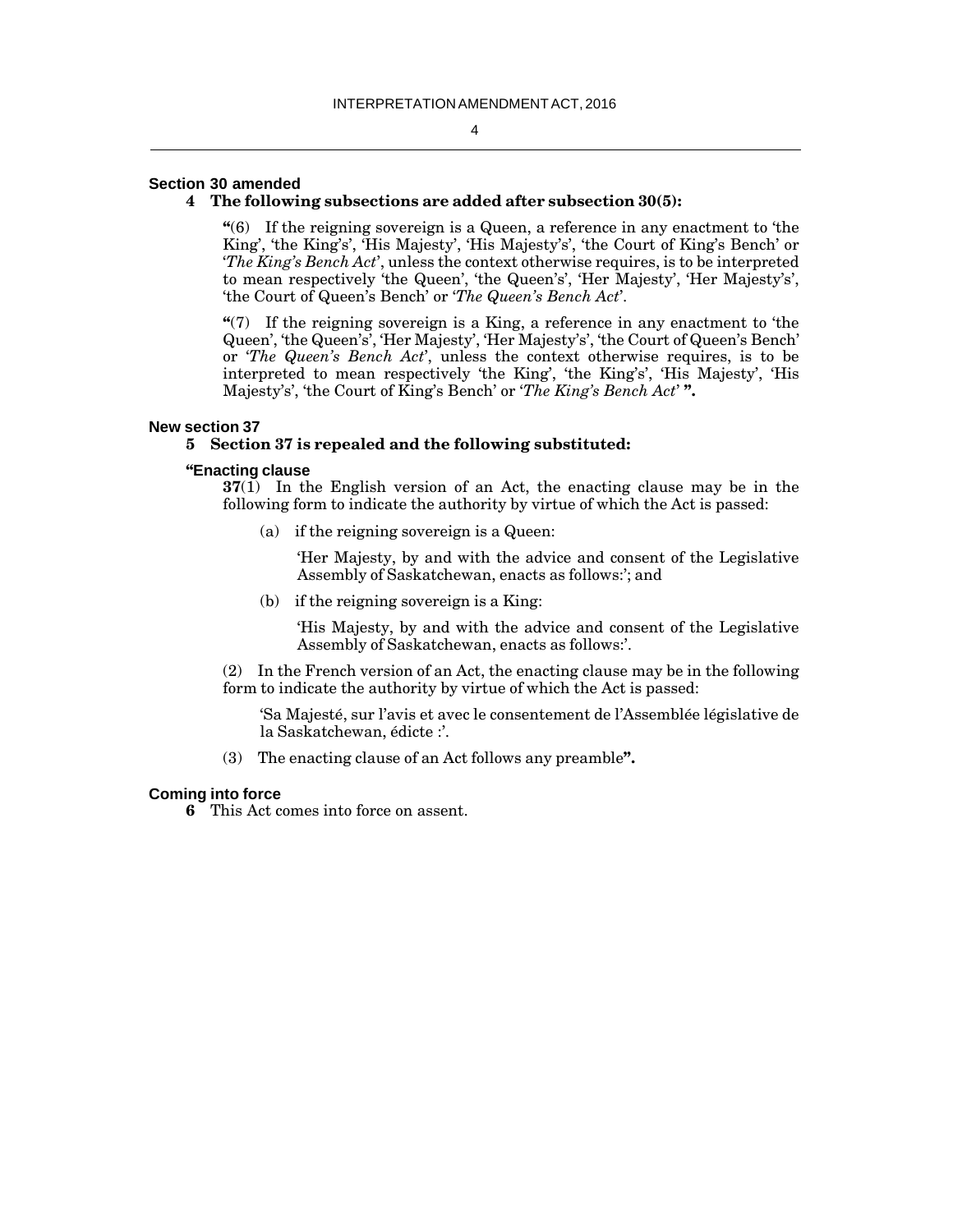#### 5

## **Modification de l'article 30**

#### **4 Les paragraphes qui suivent sont ajoutés à la suite du paragraphe 30(5) :**

**«** (6) Durant le règne d'une reine, la mention dans un texte du "Roi", de la "Cour du Banc du Roi" ou d'une loi relative à la Cour du Banc du Roi vaut mention, si le contexte le permet, de la " Reine", de la "Cour du Banc de la Reine" ou d'une loi relative à la Cour du Banc de la Reine.

**«** (7) Durant le règne d'un roi, la mention dans un texte de la "Reine", de la "Cour du Banc de la Reine" ou d'une loi relative à la Cour du Banc de la Reine vaut mention, si le contexte le permet, du "Roi", de la "Cour du Banc du Roi" ou d'une loi relative à la Cour du Banc du Roi **».**

#### **Nouvel article 37**

## **5 L'article 37 est abrogé et remplacé par ce qui suit :**

### **« Formule d'édiction**

**37**(1) Dans la version anglaise des lois, la formule d'édiction peut être ainsi énoncée de façon à indiquer l'autorité sous laquelle la loi est établie :

a) durant le règne d'une reine :

"Her Majesty, by and with the advice and consent of the Legislative Assembly of Saskatchewan, enacts as follows:";

b) durant le règne d'un roi :

"His Majesty, by and with the advice and consent of the Legislative Assembly of Saskatchewan, enacts as follows:".

(2) Dans la version française des lois, la formule d'édiction peut être ainsi énoncée de façon à indiquer l'autorité sous laquelle la loi est établie :

"Sa Majesté, sur l'avis et avec le consentement de l'Assemblée législative de la Saskatchewan, édicte :".

(3) En cas de préambule, la formule d'édiction suit le préambule **».**

#### **Entrée en vigueur**

**6** La présente loi entre en vigueur sur sanction.